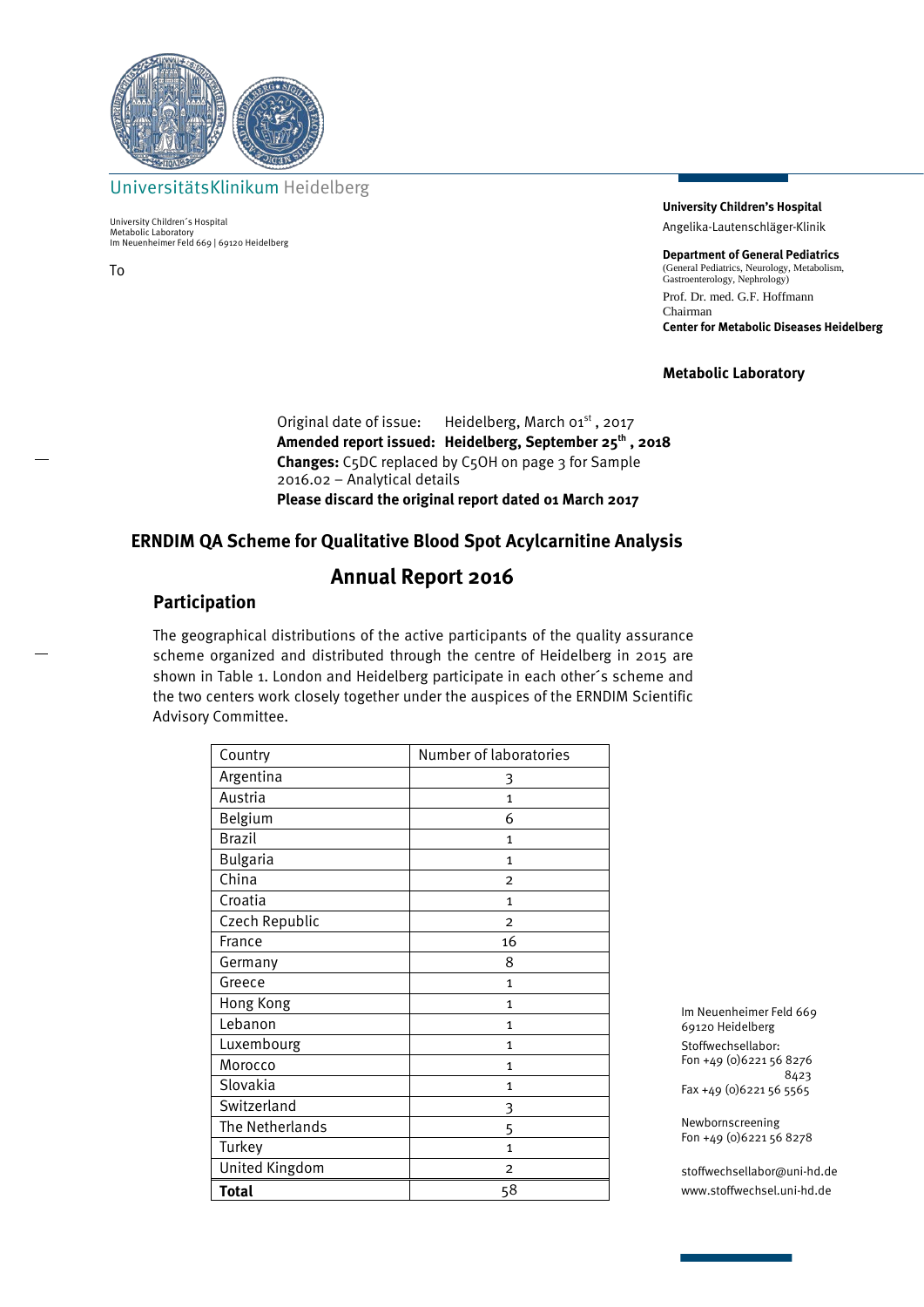Page 2 of 7

## **Samples and results**

Two sets of three blood spot samples (total 6; sample number 2016.01, 2016.02, 2016.03, 2016.04, 2016.05 and 2016.06) were distributed to **58 laboratories**.

Five laboratories returned results only for one circulation.

| Table 2: Receipt of results |                 |              |       |  |  |
|-----------------------------|-----------------|--------------|-------|--|--|
| <b>Circulation</b>          | In time returns | Late returns | Total |  |  |
| 1. circulation              | 56              | っ            | 58    |  |  |
| 2. circulation              |                 |              |       |  |  |

## **Shipment of the samples**

Blood spot samples prepared on Whatman 903™ specimen collection paper were shipped on 21 September 2016 and on 24 November 2016.

| Table 3: Distribution of scores for individual samples (laboratories making returns) |                                                          |    |                |  |   |             |
|--------------------------------------------------------------------------------------|----------------------------------------------------------|----|----------------|--|---|-------------|
|                                                                                      | 4                                                        |    |                |  | 1 | $\mathbf o$ |
| Sample 2016.01                                                                       | Propionic acidaemia                                      |    | $\overline{2}$ |  |   |             |
| 3-methylglutaconic aciduria type I<br>Sample 2016.02<br>52<br>4                      |                                                          |    | 1              |  |   |             |
| Isovaleric acidaemia<br>Sample 2016.03                                               |                                                          | 58 |                |  |   |             |
| Sample 2016.04                                                                       | medium-chain acyl-CoA<br>dehydrogenase (MCAD) deficiency | 53 |                |  |   |             |
| Sample 2016.05                                                                       | Glutaric aciduria type I                                 | 53 |                |  |   |             |
| Sample 2016.06                                                                       | Normal profile                                           | 51 | 2              |  |   |             |

### **Comments on performance**

### **Sample 2016.01:**

| <b>Patient details:</b>        | 6-month-old boy with dehydration and seizure after vomiting            |
|--------------------------------|------------------------------------------------------------------------|
|                                | for 24 hours                                                           |
| Known diagnosis:               | propionic acidaemia                                                    |
| <b>Analytical details</b>      | Elevated $C_3$ and ratio $C_3/C_2$ .                                   |
|                                | The median of all reported values for $C_3$ was 17.95 $\mu$ mol/L with |
|                                | an upper reference limit of $3.0 \mu$ mol/l (median)                   |
| <b>Analytical Performance:</b> | $100\%$                                                                |
|                                |                                                                        |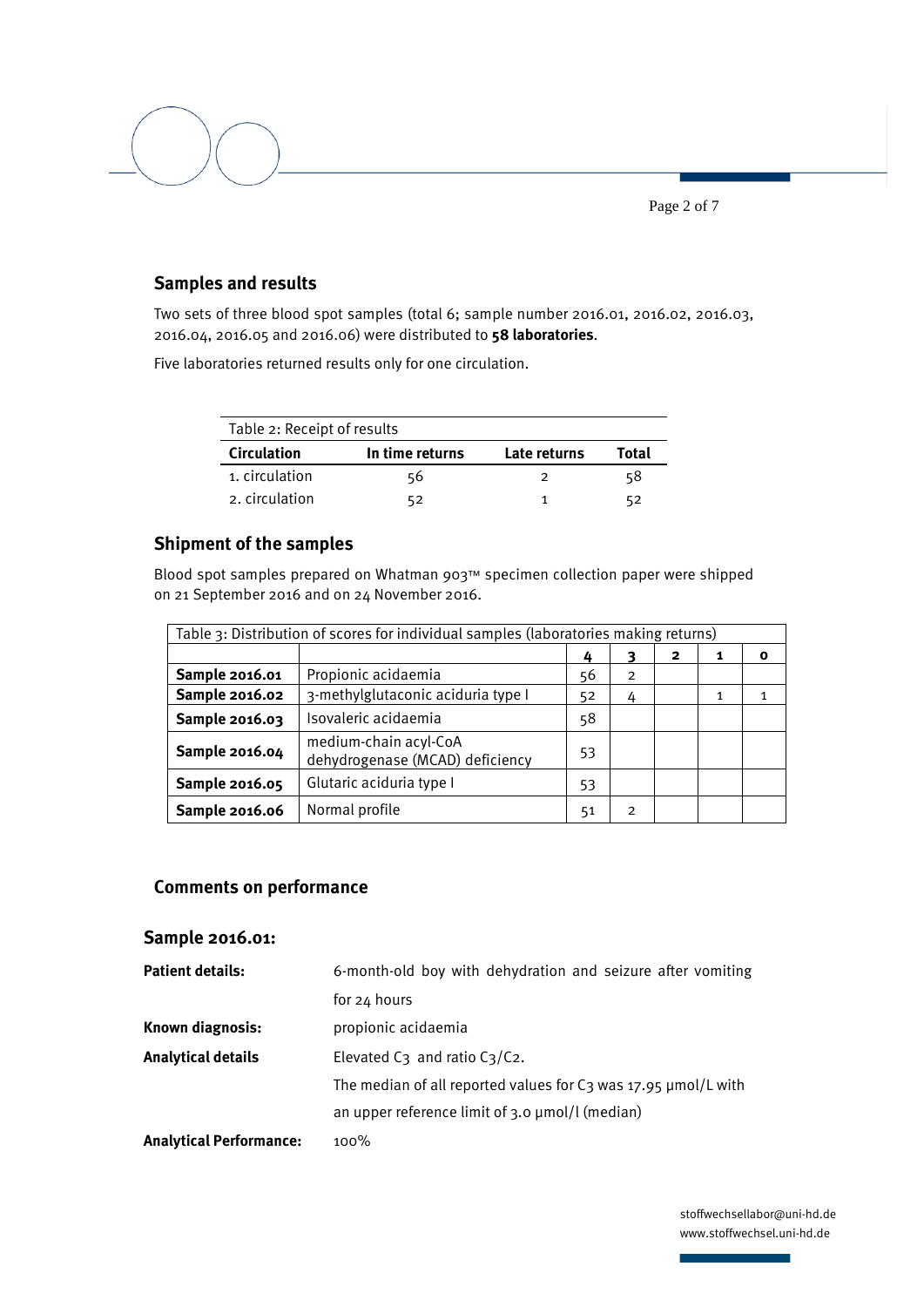Page 3 of 7

| <b>Diagnostic Performance:</b> | $97%$ .                                                                 |  |  |  |
|--------------------------------|-------------------------------------------------------------------------|--|--|--|
| <b>Overall impression:</b>     | Good analytical and diagnostic performance.                             |  |  |  |
|                                |                                                                         |  |  |  |
| Sample 2016.02:                |                                                                         |  |  |  |
| <b>Patient details:</b>        | 4-year-old boy with developmental delay                                 |  |  |  |
| Known diagnosis:               | 3-methylglutaconic aciduria type I                                      |  |  |  |
| <b>Analytical details</b>      | Elevated C5OH and ratio C5OH/C2.                                        |  |  |  |
|                                | The median of all reported values for C5OH was 1.97 µmol/L              |  |  |  |
|                                | with an upper reference limit of 0.547 µmol/l (median)                  |  |  |  |
| <b>Analytical Performance:</b> | 98% for reporting elevated C5OH.                                        |  |  |  |
| <b>Diagnostic Performance:</b> | 97% with 3-methylglutaconic aciduria as main diagnosis or               |  |  |  |
|                                | differential diagnosis, or advice for determination of organic          |  |  |  |
|                                | acids in urine.                                                         |  |  |  |
|                                |                                                                         |  |  |  |
| Sample 2016.03:                |                                                                         |  |  |  |
| <b>Patient details:</b>        | 5-year-old boy presented with ketoacidosis after minor febrile          |  |  |  |
|                                | illness                                                                 |  |  |  |
| Known diagnosis:               | isovaleric acidaemia                                                    |  |  |  |
| <b>Analytical details</b>      | Elevated C5 and ratio C5/C2.                                            |  |  |  |
|                                | The median of all reported values for $C_5$ was 6.1 $\mu$ mol/L with an |  |  |  |
|                                | upper reference limit of 0.42 µmol/l (median)                           |  |  |  |
| <b>Analytical Performance:</b> | 100%                                                                    |  |  |  |
| <b>Diagnostic Performance:</b> | 100%.                                                                   |  |  |  |
| <b>Overall impression:</b>     | Very good analytical and diagnostic performance.                        |  |  |  |
|                                |                                                                         |  |  |  |
| Sample 2016.04:                |                                                                         |  |  |  |
| <b>Patient details:</b>        | 3-year-old girl presented with hypoglycaemic seizure                    |  |  |  |

| Patient details:   | 3-year-old girl presented with hypoglycaemic seizure                 |
|--------------------|----------------------------------------------------------------------|
| Known diagnosis:   | medium-chain acyl-CoA dehydrogenase (MCAD) deficiency                |
| Analytical details | Clearly elevated C6, C8, C10, C10:1 and ratio C8/C12.                |
|                    | The median of all reported values for $C6$ was 0.36 $\mu$ mol/L with |
|                    | an upper reference limit of 0.2 µmol/l (median)                      |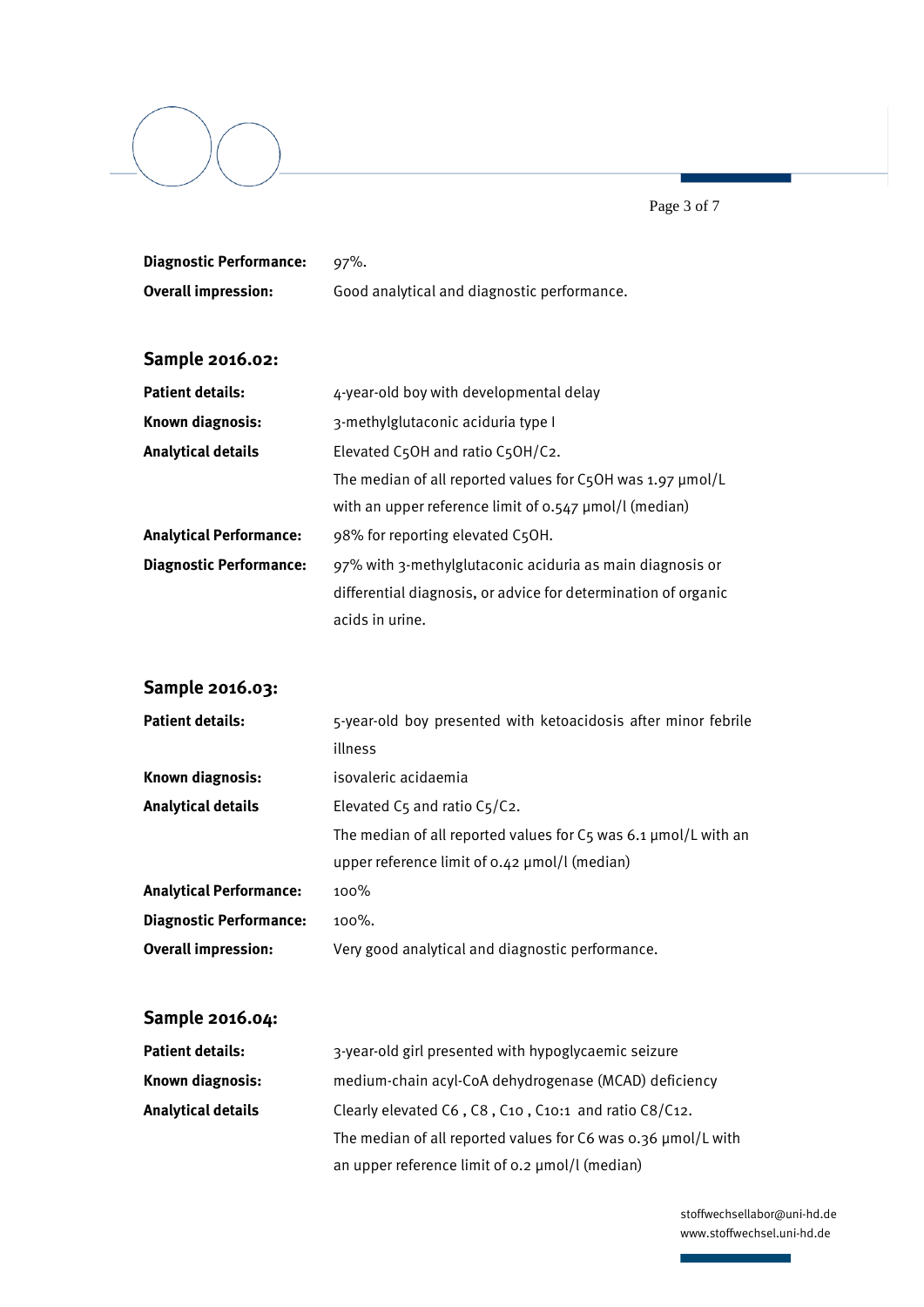

Page 4 of 7

|                                | The median of all reported values for C8 was 2.18 µmol/L with          |
|--------------------------------|------------------------------------------------------------------------|
|                                | an upper reference limit of 0.22 µmol/l (median)                       |
|                                | The median of all reported values for $C_{10:1}$ was 0.549 $\mu$ mol/L |
|                                | with an upper reference limit of 0.175 µmol/l (median)                 |
| <b>Analytical Performance:</b> | 98% for C8, 88% for C6 and 87% for C10:1.                              |
| <b>Diagnostic Performance:</b> | $100\%$ .                                                              |
| <b>Overall impression:</b>     | Very good analytical and diagnostic performance.                       |

# **Sample 2016.05:**

| <b>Patient details:</b>        | 13-month-old boy. Presented with hypotonia after febrile illness   |  |  |
|--------------------------------|--------------------------------------------------------------------|--|--|
| Known diagnosis:               | glutaric aciduria type I                                           |  |  |
| Analytical details             | Elevated C5DC with ratios C5DC/C8 and C5DC/C16                     |  |  |
| <b>Analytical Performance:</b> | 100% for C5DC                                                      |  |  |
|                                | The median of all reported values for $C_5DC$ was 0.94 $\mu$ mol/L |  |  |
|                                | with an upper reference limit of $o.2 \mu$ mol/l (median)          |  |  |
| <b>Diagnostic Performance:</b> | $100\%$                                                            |  |  |
| <b>Overall impression:</b>     | Very good analytical and diagnostic performance.                   |  |  |

# **Sample 2016.06:**

| <b>Patient details:</b>        | 25-year-old female with muscular weakness                |
|--------------------------------|----------------------------------------------------------|
| Known diagnosis:               | normal profile                                           |
| Analytical details             | no abnormalities                                         |
| Analytical Performance:        | 71%. Five participants reported elevated amounts of C4DC |
| <b>Diagnostic Performance:</b> | 96%                                                      |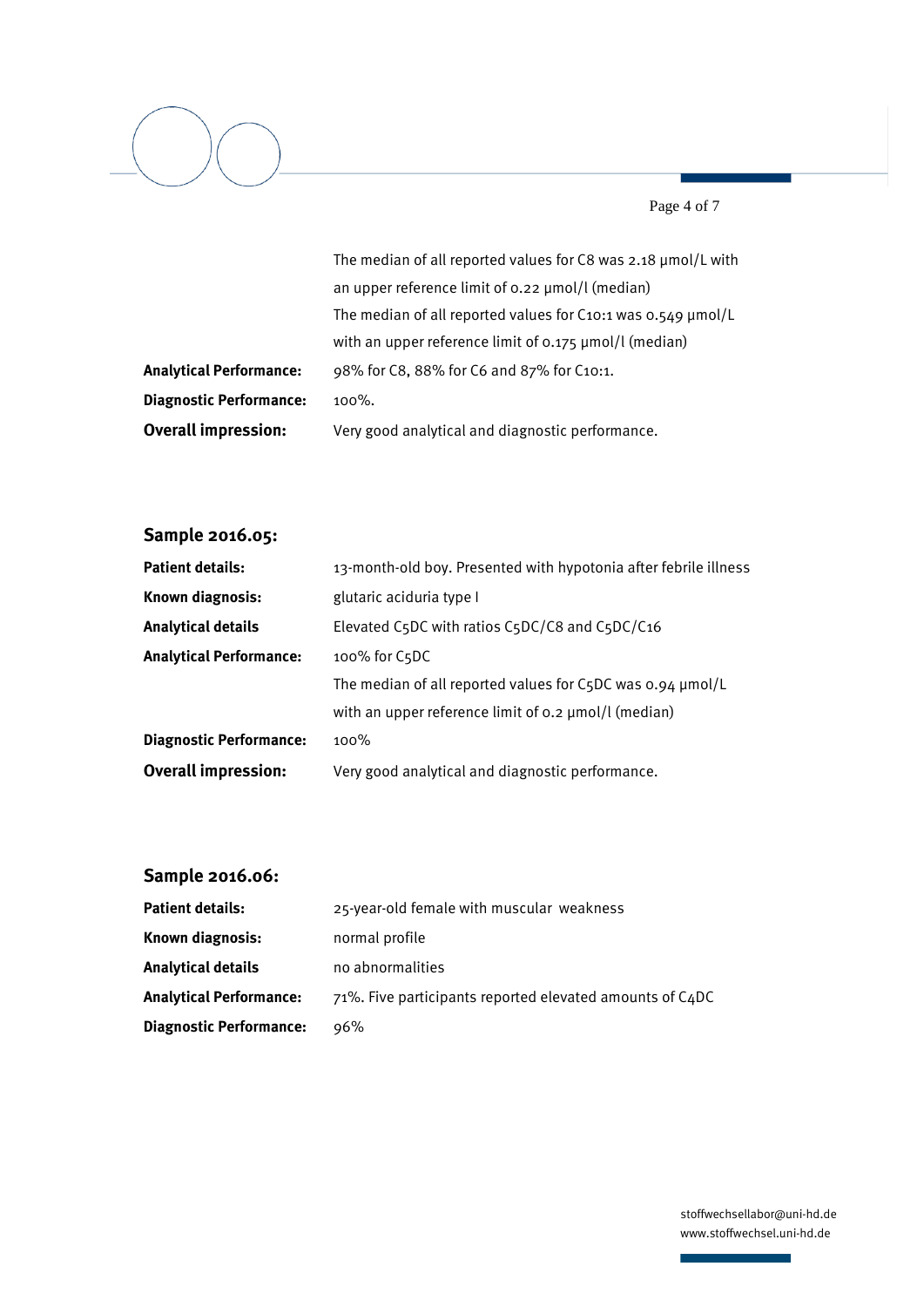Page 5 of 7

## **Scoring scheme**

In 2013 we changed the scoring system from the former scale  $(-2, -1, 0, +1, +2)$  to the fourpoint system  $(+1, +2, +3, +4)$  which is used also in the DPT schemes. In this system a maximum of two points is given each for analytical results and interpretation, with the latter including suggestions for further testing/actions.

The total score achievable for a single circulation of three samples is twelve. The maximal achievable score, full points for the year is twenty-four for the whole sample set of six samples in the year.

To obtain satisfactory performance a score of 16 or more should be achieved on two returns. Laboratories that participate only in one circulation are treated as non-submitters. Another criteria for satisfactory performance will be the absence of any "critical error"

which is defined as an error resulting from seriously misleading analytical findings and /or interpretations with serious clinical consequences for the patient.

The final scoring and all proposed critical errors will need to be ratified by the Scientific Advisory Board (SAB).

Further information on the concept of 'critical error' can be found in the ERNDIM Newsletters at www.erndim.org.

The participants´ cumulative scores are shown in table 4. Cumulative scores are the scores for the whole year.

This year forty-six participants got full marks. This is 86.8% of all participants that returned results for both circulations, and 79.3% of all registered participants.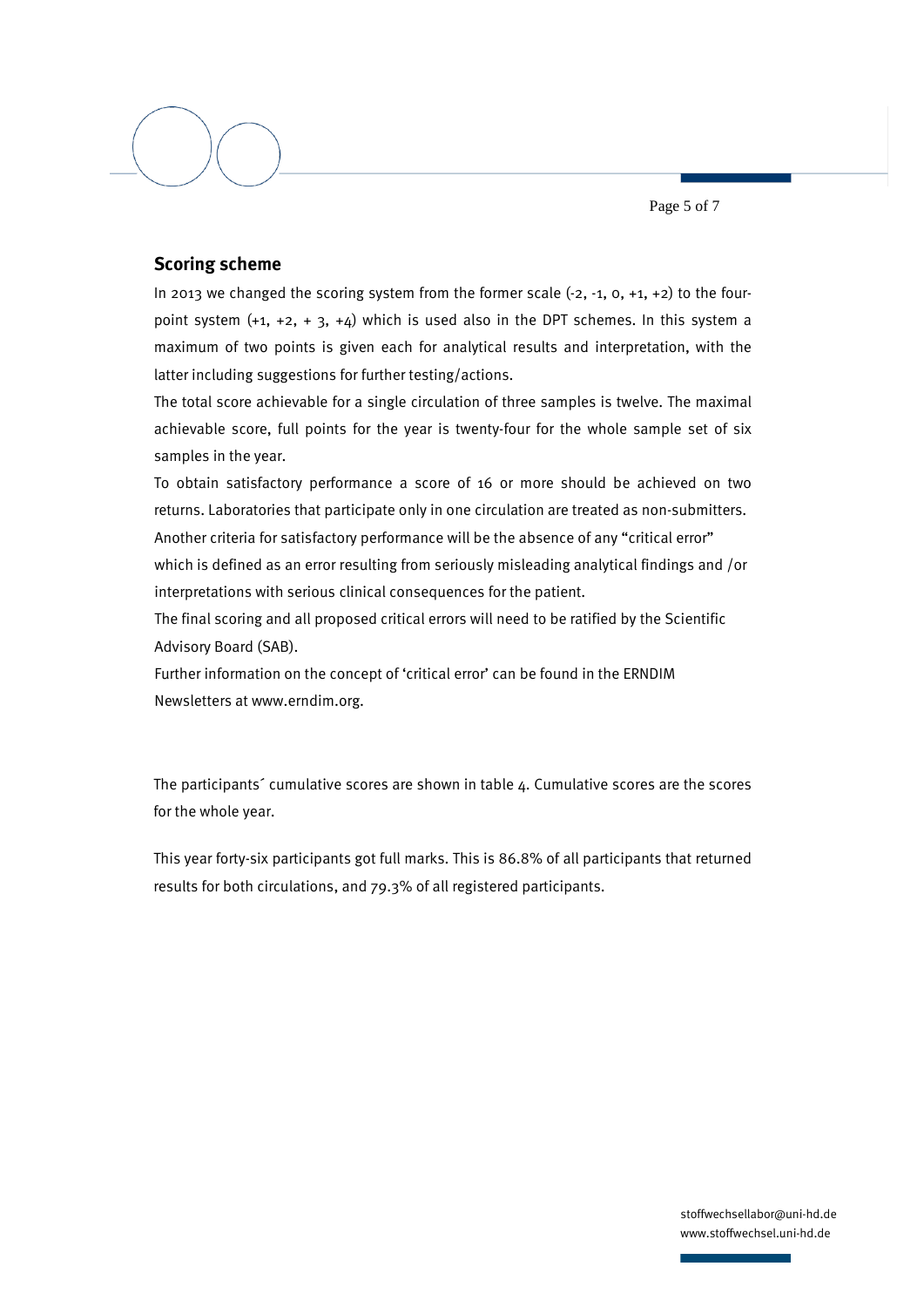Page 6 of 7

Table 4: cumulative total scores 2016 (all registered laboratories that returned results for both circulations)

|                                          |                | <b>Percent of participants</b> |                |                                              |
|------------------------------------------|----------------|--------------------------------|----------------|----------------------------------------------|
| <b>Cumulative scores</b>                 | 2016           | 2015                           | 2014           | 2013<br>(maximal achievable score<br>was 20) |
| 24                                       | 86.8           | 70.5                           | 89.2           | Not defined                                  |
| 23                                       | 13.2           | 9.8                            | $\blacksquare$ | Not defined                                  |
| 22                                       | $\blacksquare$ | 7.8                            | 4.3            | Not defined                                  |
| 21                                       | $\blacksquare$ | $\overline{2}$                 | 4.3            | Not defined                                  |
| 20                                       |                | 5.9                            | 2.2            | 71.7                                         |
| 19                                       |                | $\overline{2}$                 | $\overline{a}$ | 6.5                                          |
| 18                                       |                |                                |                | 6.5                                          |
| 17                                       |                | $\overline{\phantom{a}}$       |                | 8.7                                          |
| 16                                       |                | $\overline{c}$                 |                | 6.5                                          |
| 15                                       |                | ÷.                             |                |                                              |
| 14                                       |                |                                |                |                                              |
| 13                                       |                |                                |                |                                              |
| 12                                       |                |                                |                |                                              |
| 11                                       |                |                                |                |                                              |
| 10                                       |                |                                |                |                                              |
| 9                                        |                |                                |                |                                              |
| 8                                        |                |                                |                |                                              |
| $\overline{7}$                           |                |                                |                |                                              |
| 6                                        |                |                                |                |                                              |
| 5                                        |                |                                |                |                                              |
| 4                                        |                |                                |                |                                              |
| $\overline{\mathbf{3}}$                  |                |                                |                |                                              |
| $\overline{\mathbf{2}}$                  |                |                                |                |                                              |
| $\mathbf{1}$                             |                |                                |                |                                              |
| $\mathbf 0$                              |                |                                |                |                                              |
| <b>Number of all</b><br>participants     | 58             | 58                             | 62             | 60                                           |
| <b>Number of</b><br><b>Nonresponders</b> | 5              | 3                              | 16             | 14                                           |